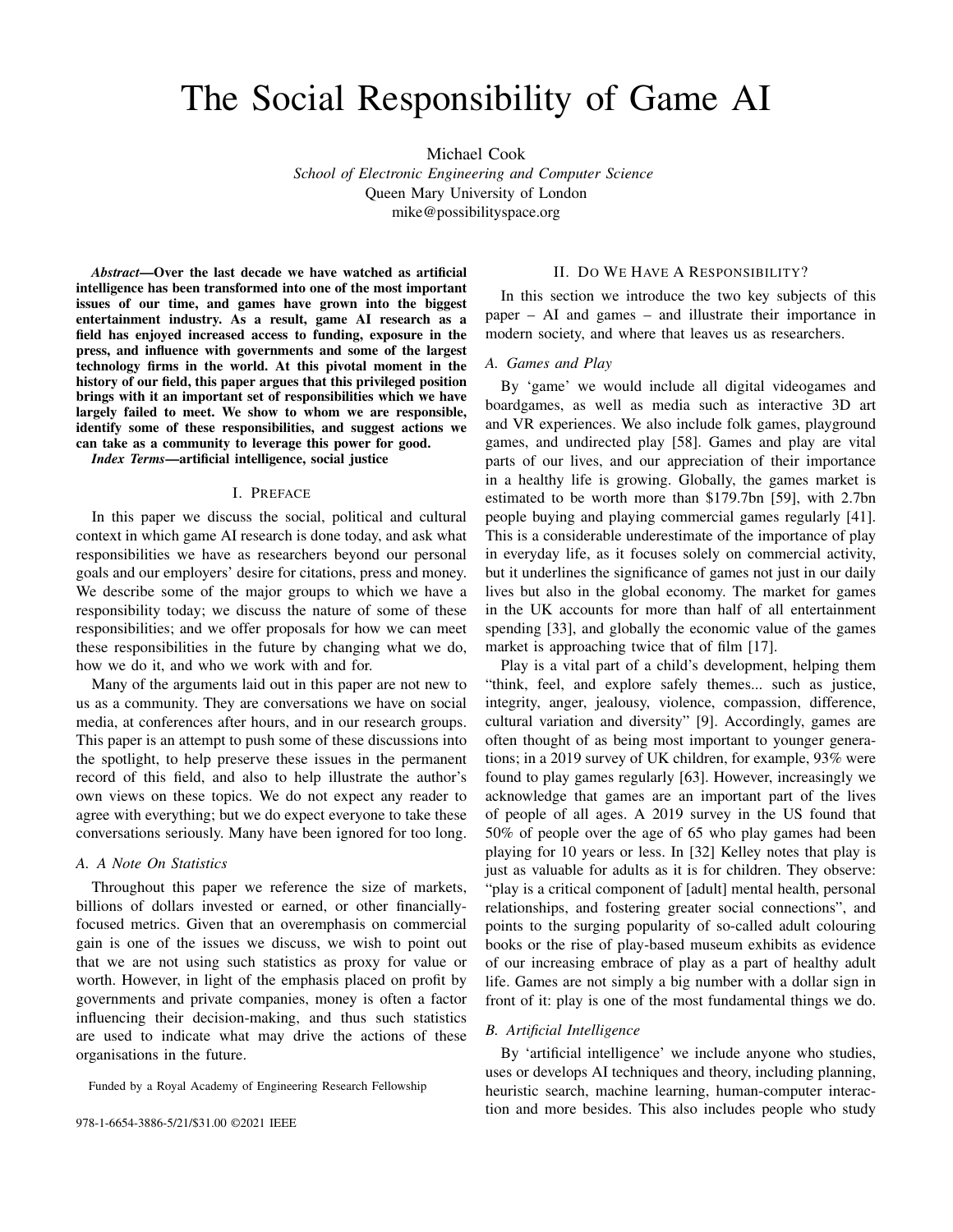the use and impact of AI, such as sociologists, ethicists and historians. This definition does not require affiliation with a university or any professional status – developers, hobbyists, modders, tinkerers and players all help move the field of game AI forwards, and so should be aware of the discussion laid out in this paper. However, we place a special emphasis on those whose primary employment is in AI research at universities, private labs, startups, or large game developers. We have been afforded privilege, influence and resources to work in this area, and as such we carry the greatest responsibility to be aware of these issues and work to fix or improve them.

The last decade has seen an explosion of interest, investment and activity within AI research. According to the AI Index 2021 report, in the year 2020 publications about AI accounted for 3.8% of *all* peer-reviewed research publications worldwide [12]. Between 2015 and 2020, the number of artificial intelligence publications on arXiv increased by a factor of six. This surge in research is being driven by both public and private investment. Estimating exact figures is difficult because both government funding and private equity investment figures are hard to obtain. Analysis of public investment data on CrunchBase, a directory of public and private companies, shows a steady increase in funding acquired by AI startups [46]. Between 2010 and 2020, AI startups listed on Crunchbase raised over \$73bn. This reflects only a small portion of total investments, however – a Deutsche Bank Research report estimates that 2018/2019 saw \$65bn of private investment alone [35]. We can see matching trends in the actions of governments. US government spending on AI in 2020 rose to \$5.9bn, and is expected to increase to at least \$7bn in 2021. Estimates of investment by the Chinese government range between \$2 and \$8bn, and EU states have also earmarked funding for AI research such as France (\$1.8bn between 2018 and 2020) and Germany (\$1.2bn until 2023).

The explosive growth of AI has ramifications beyond the scale of investments. AI is now part of pop culture: late night shows in the US have segments where they play games with AI assistants or read out AI-generated text [50], and filters, deepfakes and AI assistants are part of daily life. AI is influencing how countries are run, with private AI labs obtaining privileged access to sensitive government branches including healthcare [25], policing [27] and immigration [38]. Yet there is clear evidence that these changes are happening faster than many are able to regulate, respond to, or simply keep up with. Governmental organisations worldwide are seeking advice as they attempt to legislate on a wide range of technological impacts, from labour to creativity [18]; demand for AI expertise greatly outstrips supply [6]; and globally popular opinion is divided about whether to be afraid of AI or hopeful [10]. Amidst this uncertainty and concern, the AI industry continues to move fast, and break things [34].

# *C. Game AI Research*

We find ourselves today, as game AI researchers, at the meeting point of these two important areas. On the one hand, a huge entertainment industry built on top of one of the most fundamental human activities; and on the other, a once-in-acentury technological revolution that the world is desperate to understand, exploit and, in some cases, defend against.

Games offer a way to engage with complex ideas in an abstract and controllable environment. For researchers this makes them an ideal testbed, because we can tackle tasks in simulated environments, where real-world risks and consequences can be mitigated or reduced. This also makes games a healthy place for people to explore and play themselves [16], although games are not entirely safe simply by virtue of being abstract [47]. Nevertheless, this overlap of interests makes games an important meeting point for AI research and the general public, and is why private labs like Google DeepMind and OpenAI have targeted games – they engage the public, they provide clear demonstrations for legislators and investors, and they satisfy the needs of AI researchers for tough challenges.

In this light, we can see that games are not just a good benchmark for AI research, nor are they just a high-earning entertainment industry or a creative outlet – they are an important political, social and strategic tool [36]. While we might look at larger conferences, with tens of thousands of attendees and ballooning citations, working on 'serious' applications of AI to medicine or language, and consider our work less significant, it is our belief that we are in a unique position to impact the world in a way that few working in AI can. Crucially, this leaves us with a set of responsibilities that no-one else can pick up, and means that the impact we have on the world can just as easily be negative as positive.

#### III. TO WHOM ARE WE RESPONSIBLE?

# *A. To Game Developers*

The games industry employs hundreds of thousands of people around the world – over 220,000 jobs in the US alone rely on its games industry [55]. Yet we typically hear from just a fraction of those people, giving talks at major industry conferences, in high-profile interviews, or on stage at corporate press events. Our research touches far more people than this most visible few though, and we should recognise and understand better their needs, their perspective on our work, and their hopes for the future. In recent years several important issues have become more prominent in discussions about the wider games industry: stories of toxic work environments [20], widespread crunch and mismanagement [7] [23], and growing support for unionisation [60, p. 91-102].

As game AI researchers, one of our most commonlycited use cases or expected beneficiaries from our work are commercial game developers. This is reflected in the organisations our community engages with: in 2019, for example, COG's sponsors consisted of two game developers, one developer/publisher, and one middleware tools developer [44]. Its Industry Day consisted solely of talks from commercial games companies, with three of its four keynotes coming from billion-dollar companies. Yet, despite our frequent claims about applicability to the games industry, and our efforts to build bridges to commercial developers, papers are often unclear on the expected ramifications of their impact on the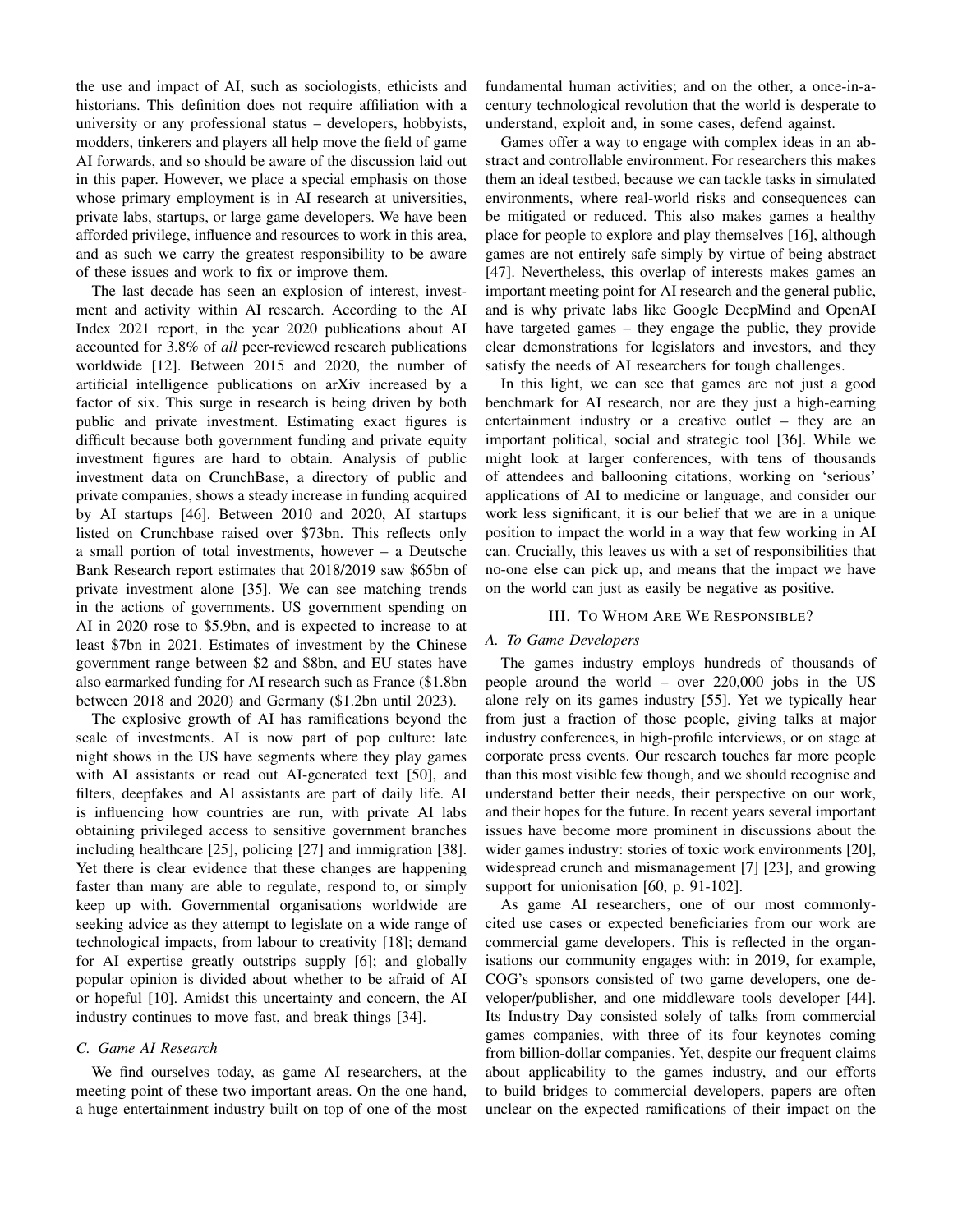actual workers in the industry, or use vague catchphrases and euphemisms about the potential benefits of our work which are, to our knowledge, completely unsubstantiated.

We have a responsibility to game developers because our work impacts their livelihoods. It has the potential to transform the kind of work they are asked to do, to transform the scale and type of projects they are assigned to develop, and in some cases may threaten to eliminate their job altogether.

# *B. To Artists, Hobbyists and Others Excluded*

In the year 2010 a total of 276 games were released on Steam, the most popular digital storefront for selling PC games. In 2020, 9,913 games were released [19]. This increase in the rate of games being released has put pressure on commercial developers as they struggle to stand out in a more competitive storefront [62] [28]. However, this apparent crisis obscures a more important fact: the overwhelming majority of people making games today are not sold commercially, or do not have access to these 'oversaturated' marketplaces at all.

In February of 2021, Steam's storefront listed its 50,000th game [3]. itch.io, a storefront with more open access requirements and no listing fee, hosts over 370,000 games as of April 2021, 357,000 of which are free [30]. Roblox, a game platform popular with younger players, has over 20,000,000 listings in its game store [48], all of which are free-to-play. The artists and hobbyists that make these games do so for fun and for self-expression, and their work is no less important for being noncommercial. Beyond this, there are many developers who have dreams of commercial viability but are unable to achieve this – for example, because international sanctions block their access to global platforms such as Steam; because the capital required to enter the market is so high; or because they are not privileged enough to receive the exposure and networking opportunities afforded to others.

As game AI researchers, our impact on the games industry affects those not making money through development as much as it affects those who do. By researching techniques that can only be leveraged by companies with large budgets, we implicitly make it harder for smaller developers to compete. By not open-sourcing our work, or by releasing software incompatible with popular free tools, we make it harder and costlier to access and benefit from our work. Even the way in which we talk about outreach and engagement with 'the industry' is loaded – we tend to mean large, commercially viable companies, rather than the hundreds of thousands of people making games as part of their personal creative practice. We must talk to and understand the needs of these excluded and ignored developers, to understand and engage with them, in order to ensure we are supporting them, too.

We have a responsibility to these developers because our research affects the landscape in which they create – the tools, techniques and standards that different people in the industry have access to. We stand outside the established power structures of the games industry, and are given significant amounts of funding, usually drawn from public money. As a result, we have an enormous opportunity to empower certain people, and to help those who are typically ignored, pushed away, or deprived of opportunities. If we truly believe in games as a powerful creative medium and an important form of personal expression, then we need to acknowledge our responsibility to everyone who participates in  $it - not$  just the ones that contribute to economies in the Global North.

## *C. To The General Public*

Artificial intelligence is rapidly transforming every aspect of our lives, and often not for the better. A 2019 survey of 150,000 people in 142 countries found that 30% of respondents believed that artificial intelligence would 'mostly harm' people, with some regions (such as Latin America and North America) reaching close to 50% [13]. Some more specific surveys put the figures much higher - a Pew survey focusing specifically on US views on job automation found 70% of respondents fearing the impact of AI [57].

People encounter AI more and more frequently in their daily lives, yet often in situations where they are not in control, or where the stakes are high. AI is involved in, or becoming involved in, border control, policing, the justice system, hiring and firing processes, exam proctoring and student assessment, workplace monitoring, medical analysis and many more sensitive and important parts of our lives. Yet this rapid influx of AI into our lives has not been met with a better sense of understanding – a 2019 survey conducted by the UK government found that only 1 in 10 people believed they knew a lot about AI, and more than half felt they did not know the impact AI would have on their lives [31].

Games are one of the few spaces in which people can encounter and learn about AI in a controlled way. We can already see how desperate people are for this kind of understanding through the impact of AI that provide similar affordances [50]. Throughout popular culture we see a specific, corporate-focused image of AI being depicted, which narrows the public's ability to imagine different futures [8]. A better public understanding of AI is required to help the public determine the kind of future they want, or what changes they wish to resist. Games are an important medium for promoting this understanding, and one which we can have a massive impact on, by opening up our research, promoting accessible ways to learn about common AI techniques and systems, and showing people what other things AI can do.

We also influence and shape the technology powering one of the most popular leisure activities in the world. While we think of game AI primarily as a way to make games more fun or interesting, it also has more serious ramifications for players – our research affects how games track and model player behaviour and engagement, for example, and how this subsequently can be monetised. The impact of loot boxes and microtransactions has become a point of public concern over the last decade [14]. And beyond games, our work fuels developments that affect the public in serious ways, including the development of technology with military applications, as we discuss later.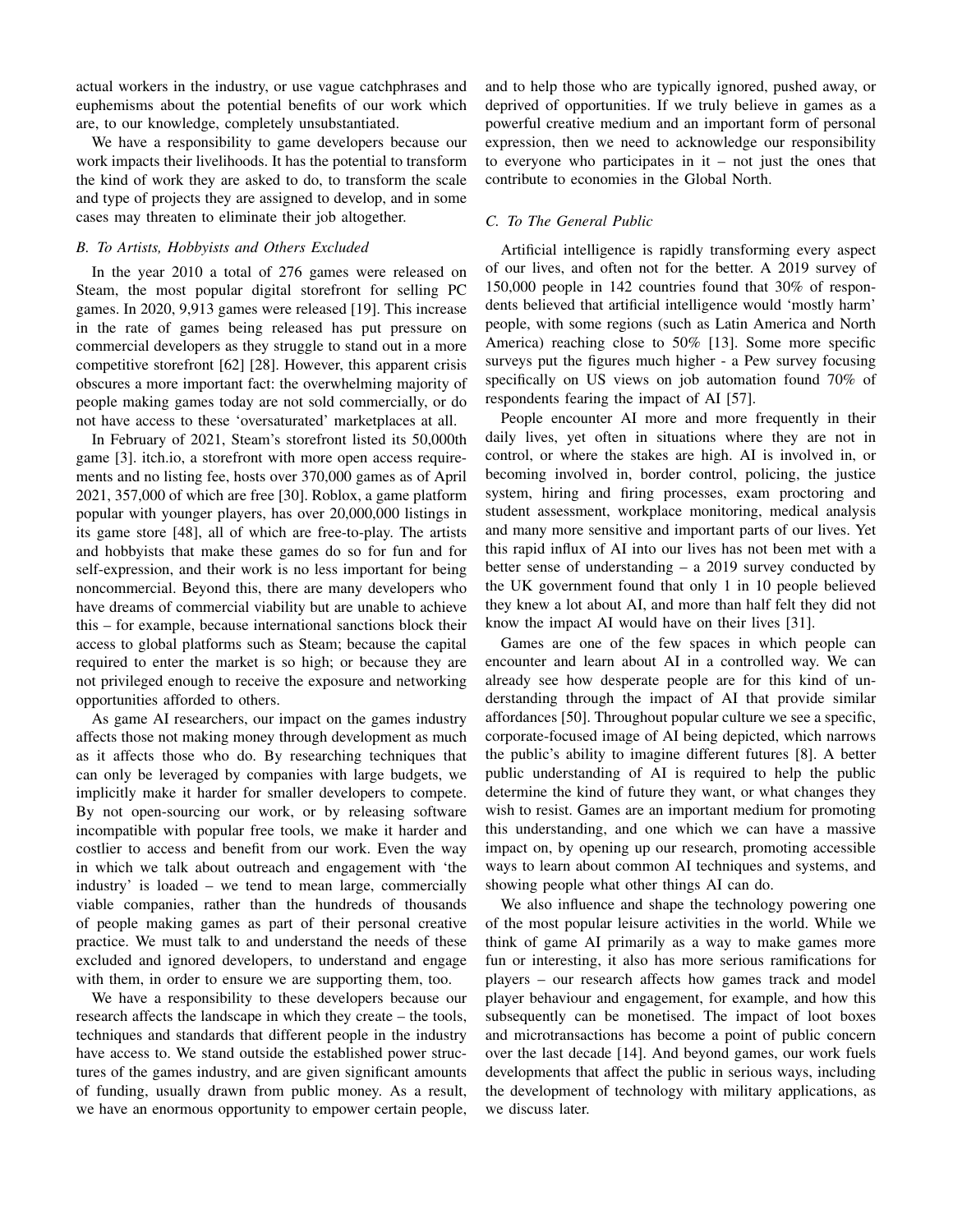We have a responsibility to the general public because our work will shape the future of a major source of entertainment and creativity for them, and because game AI is a vector for many other kinds of AI research that affects other parts of their lives. But on top of this, we have a responsibility as scientists working in a uniquely engaging and accessible space, to help equip the public with the knowledge they need to navigate and survive this new wave of technology.

# *D. To Each Other*

According to a list compiled by Mark Nelson, based on the proceedings of fifteen major technical games research venues, there were over 2,140 people active in the technical games research community between 2011 and 2021 [40]. 495 of these are considered 'regular' community members, publishing two or more papers or thereabouts<sup>1</sup>. In addition to our responsibilities to the many lives our research impacts in the wider world, we must also consider the responsibilities we have to those in our community, those who have been forced to leave, and those who are yet to join.

The problems faced by researchers in academia are numerous and well-known. Racism and sexism are rife within the academy [52] [11] [5], for example, problems which are compounded by the precarity of the career ladder, making it difficult to pursue a career without moving for jobs, taking pay cuts, delaying major personal life decisions and often damaging physical and mental health through overwork [61] [51]. Many of these issues are particularly acute for game AI – our research is often at the fringes of fields, making it harder to find jobs, get promoted, or secure funding, and issues such as racism and sexism within games amplify the existing problems in academic communities. Yet none of these issues are insurmountable. Some require facing down powerful institutions: universities, publishers, funding agencies or governments. Many more of these issues we perpetuate against ourselves, through our support of these broken systems, or in our inaction to fix the problems we see around us.

We have a responsibility to each other because we are a community – a community not defined by rankings, earnings or influence, but by our shared interests and beliefs. Our community is spread out and constantly shifting, and includes those in private labs, universities, games companies, tech firms, and on their own as hobbyists and developers. We are all responsible for looking out for one another, and for leaving this field in a better state than we found it.

#### IV. WHAT RESPONSIBILITIES DO WE HAVE?

In this section we identify some of the issues we are facing today as a community. In each case, we outline the issue and then propose some actions that could be taken today.

#### *A. Resisting Imperialism and War*

The link between games and the military is long-running. Games such as *America's Army*, developed by the US Army

itself, are used both for recruitment and training, alongside games such as *Operation Flashpoint* and its successors in the *ARMA* series [54]. In a push for realism, game developers liaise directly with arms manufacturers and in the past have even provided links on official game sites to purchase guns used in their game [43]. In recent years we have seen an even stronger push to use games for PR purposes, such as the US Army's (largely catastrophic) attempts to start an eSports team [22] and stream on Twitch [21].

In 2021, the United States' National Security Commission on Artificial Intelligence released their final report, a 756 page document of recommendations for 'winning the artificial intelligence era' [39]. The first example of an AI breakthrough used in the report is Google DeepMind's AlphaGo system. Governments around the world believe that AI is vital to the future of their military and strategic goals, and also understand the important role that games play in this sector. Games are already used as training for people, and soon they will be used as testing grounds for more complex systems, including autonomous weapons. Robert Work, one of the NSCAI's report coauthors, has described the development of autonomous weapons as a 'moral imperative' [15].

The link between the military and game AI research similarly stretches back into our history, with the most common example being the use of DARPA funding for our US-based colleagues, with varying levels of connectedness to military applications. In a survey of five years of papers both at IEEE CoG and AAAI AIIDE<sup>2</sup>, we found 28 publications either funded by military organisations or with co-authors bearing military affiliations. Of these, 15 were in the last year. This is likely to be an underestimate as the majority of papers do not state their funding, links to militaries are often obscured, and in some cases connections are intentionally kept secret [49].

We find the presence of military organisations and funding bodies at a games conference grossly inappropriate at best, and at worst, complicity with killing and oppression. For military organisations, papers and conference talks have a similar impact to games, in normalising the presence of the military in our lives, supporting recruitment (in this case, of students and researchers) and promoting a sanitised image. Furthermore, they ask our community members to spend their time providing feedback and critique to further the aims of military organisations, supporting the very systems of imperialism and war that harm not only the groups to which we are responsible, but our own research community. Many of our colleagues are unable to attend conferences, publish papers or otherwise conduct research because of the foreign policies of countries like the United States; while others have had their lives touched by the impact of military action around the world. Some members of our community have been forced to flee the actions of the same militaries whose funding and research we welcome with open arms – an insulting state of affairs. This is not simply a question of scholarly community-

<sup>1</sup>Mark uses a more nuanced definition involving fractional authorship for multiple-author papers; a regular member has 2.0 papers or above.

<sup>2</sup>We originally intended to survey the Foundations of Digital Games conference but found, to our surprise, that they are still paywalled.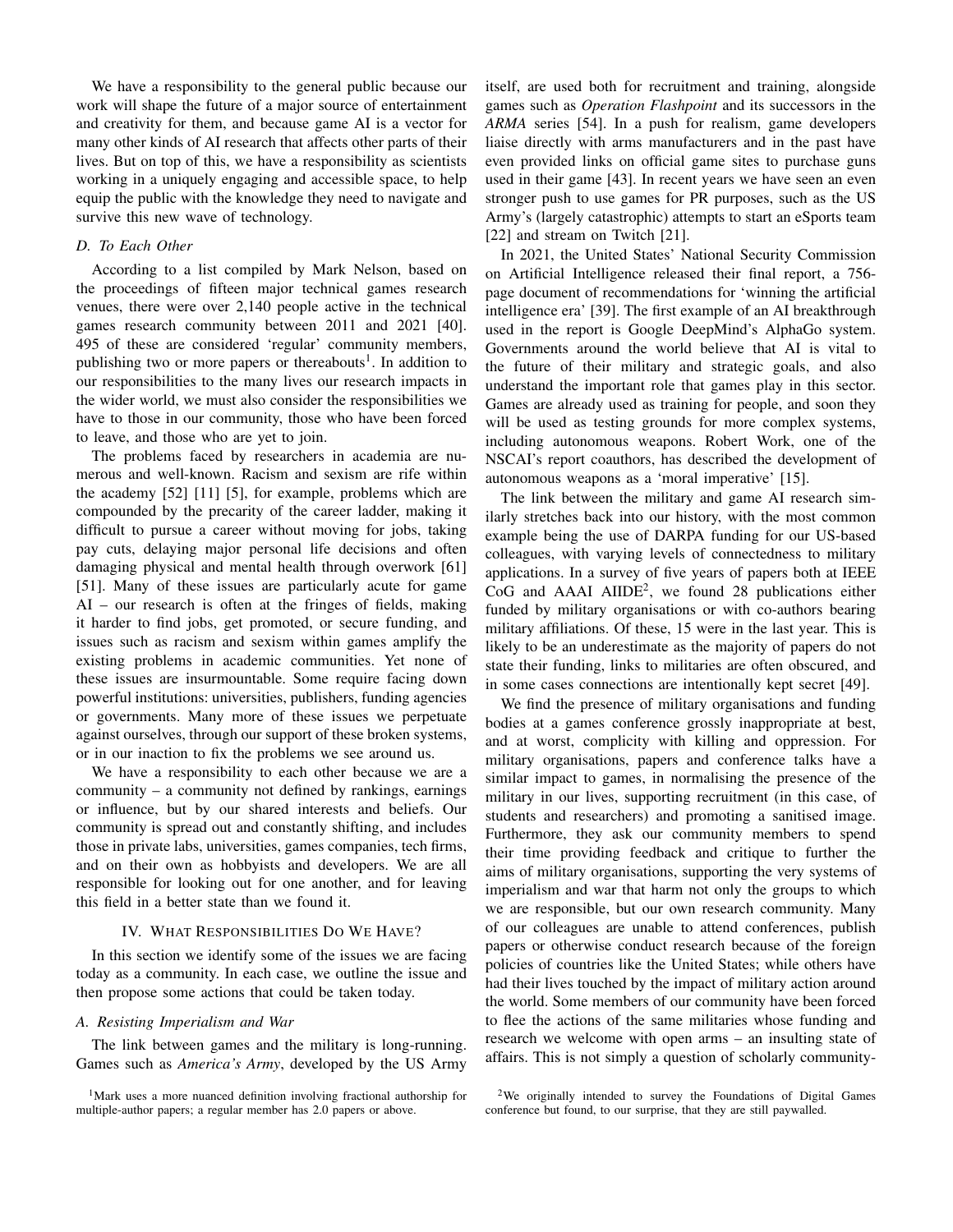building, but a question of whether we want our legacy as a field to include supporting the military-industrial complex.

Government funding of artificial intelligence, especially in Europe and America, is likely to continue to increase over the coming decade. At the time of writing, the Future of Life institute has identified 36 national AI strategies and six international strategic alliances including the EU and the UN. Many of these strategies involve escalating levels of investment, and increasingly the spending on AI R&D is directed towards military ends. In 2020, for example, over 80% of US Government spending on AI was on defence. In the UK, the Defence Science and Technology Laboratory has expanded its AI remit considerably in recent years, and acts as a partner in current games research grants. We are sleepwalking into a dangerous situation in which we enable and support a new era of warfare and imperialism, while simultaneously helping launder the reputations of those responsible for it.

Actions In order to push back against the encroachment of military and defence interests in our field, we believe that immediate action should be taken to limit the presence of military-oriented research at our venues. In particular:

1) Do not accept conference or journal submissions from authors working for, or affiliated with, intelligence agencies, military schools, branches of military organisations, or other defence-related institutions and companies.

2) Do not accept conference or journal submissions describing work whose stated real-world applications or aims are militaristic in nature – this includes AI for strategic planning or command, and autonomous weapons.

In addition to this, we recommend encouraging open discussions about the presence of military connections in our work, and to help us move away from this as a community.

3) Require in publications disclosures of military links through funding that is not explicitly from military sources (e.g. a government-backed grant where a defence institution is a partner or where applications include specific military outcomes). 4) Support one another to help transition away from defencebased funding sources, even where the research is not explicitly military in nature (e.g. 'non-military' DARPA grants).

We are aware that this issue, as with everything else in this paper, is entangled with other issues. Grant money keeps people employed, which is important for a host of reasons, including the maintenance of work visas. We are not suggesting with item 4) that our reliance on funding from agencies such as DARPA can be resolved overnight. Some of these actions represent ideal end points, and will take time to work towards.

# *B. Resisting Capitalism*

The impact of capitalism can be felt everywhere today, in every major news story, from the brutal impact of vaccine patents, to the rapid acceleration of climate change. As game AI researchers we influence, and are influenced by, capitalist systems in all of our work. The negative impacts of this on those we are responsible to are too numerous to list here, and so in this section we chose to highlight two specific examples.

*1) The Tyranny of Scale:* The more capital possessed by an individual or organisation, the proportionally higher returns they are able to acquire on their investments. This vicious cycle leads to the accumulation and concentration of capital in a smaller and smaller group over time, simultaneously forcing out competitors and entrenching their control over those with no ownership of capital at all. Over the last decade, we have witnessed this effect greatly impact AI research, as private capital took an interest in large-scale machine learning.

In 2019 OpenAI published an assessment of advances made in AI research [2]. They found that, prior to 2012, the computing power required for a major AI result approximately followed Moore's law, in that it doubled every two years. Between 2012 and 2018, however, it doubled on average every 3.4 months. The computing power used for a major result increased by a factor of 300,000 between 2012 and 2018. Estimates for the training cost of recent systems include GPT-3, which is estimated to have cost \$12m, and AlphaGo Zero, which cost around \$25m. This is without considering the huge environmental cost of large-scale compute [24].

The enormous capital involved in such landmarks makes working in the same areas as large corporations highly volatile – something that game AI researchers working on Starcraft 2, DOTA or Go have experienced first-hand. Competition in these cases is not a matter of ingenuity or invention, but a matter of investment. Capital itself is the key innovation offered by such research, the secret ingredient that provides cutting-edge progress. As a result, major technology firms are engaging in research that only those with capital can profit from, repeating the patterns of concentrating and accumulating capital that we see replicated elsewhere in our economy and society.

Advocates for this research point out that cutting edge technology is often inaccessible, but becomes more efficient over time. Another OpenAI report published in 2020 supports this, pointing out that the cost of training a neural network on a specific image classification task has decreased by a factor of 2 every 16 months [26]. Yet this is still less than the scaling shown in the 2019 report, and only focuses on the most common neural networks task. It also fails to solve the issue of stratification – the richest will always have access to and control over the best, while the remainder of the world waits for advances to trickle down to them. This is also why another common defence – that trained models can be efficiently distributed via cloud services as seen with GPT-3 – also do not hold water, because they centralise control of important AI technology within the few corporations rich enough to create them. We need look no further than OpenAI, a supposed non-profit that sold exclusive access to their million-dollar language model to Microsoft at the first opportunity.

To reject the tyranny of scale in AI we need to do more than simply resist large-scale machine learning: we must actively work to develop research that is accessible, scalable, and cheap. Universities have responded to scale by trying to compete – obtaining their own GPU clusters to do largerscale work on, for example. Yet even researchers without such access must observe that the 'ordinary' resources available to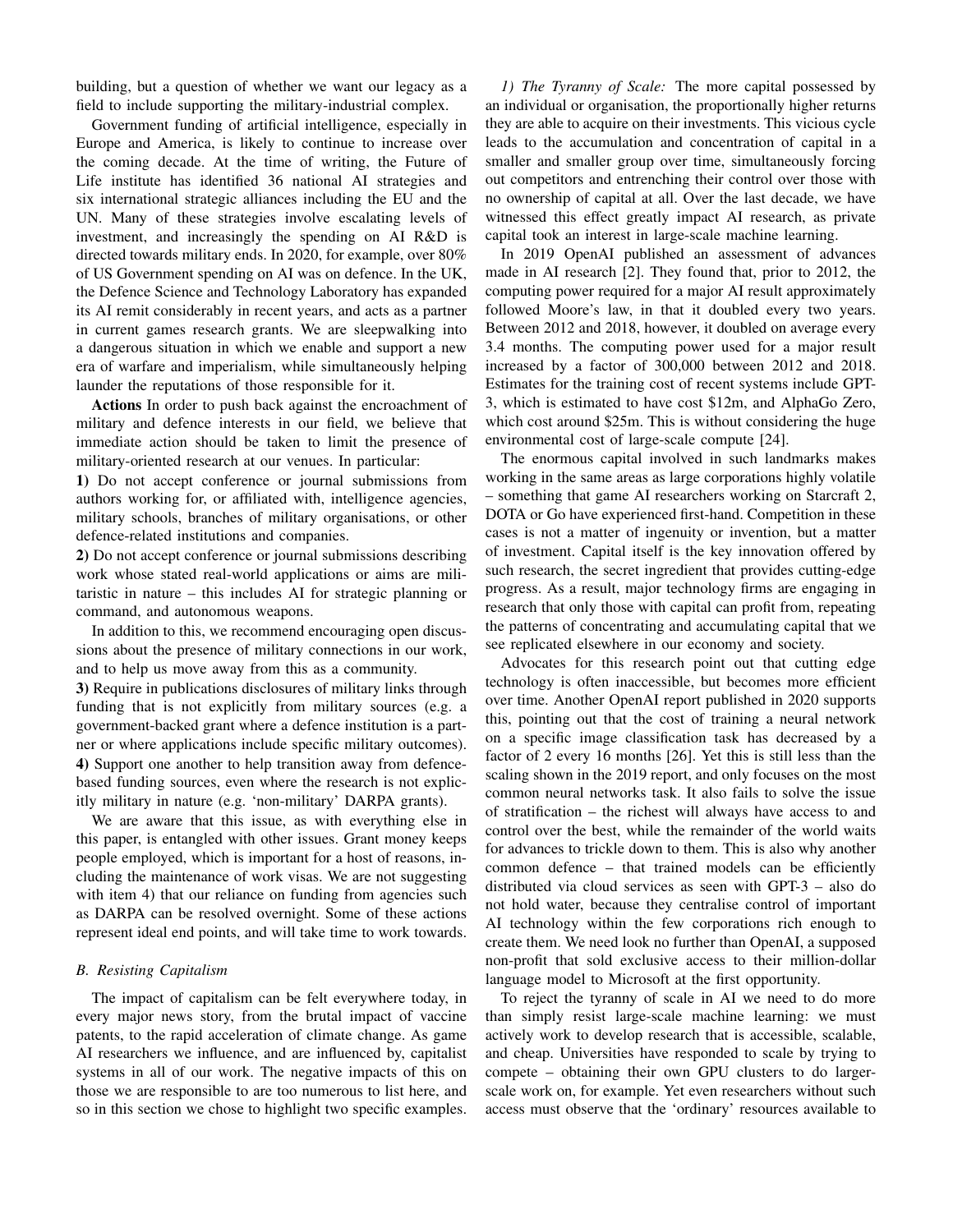many of us reflect privileged access to technology available to a fraction of the world. The OECD reports that in 2017 97.6% of households in the Netherlands had access to a home computer. As of 2019, the figure for Mexico is 44.3%, and for Brazil it is 39.4% [42]. In 2016 the World Bank reported that access to the Internet was similarly unequally distributed [4]. Access in rich countries in the Global North is high, such as the United Kingdom where 94.78% of people use the internet. Access in other countries is much lower - in Afghanistan it was 10.6%, and in Somalia just 1.88% of the population had used the Internet in the three months preceding the survey. Scaling up is not the correct response to capital's disruption of AI research – we cannot solve the world's problems with cloud computing and high-performance clusters.

We must strive, as a community, to work for everyone. This does not mean we have to limit all research we do to within the least resources possible, but it does mean that we should incentivise research that works on smaller scales. In the face of a changing climate and an escalating crisis of consumption and resource scarcity, we should not do our research under the assumption that technology will always get faster and energy more plentiful. We should strive to make the research we do as accessible as possible – both in how we distribute it, and in the resources and knowledge required to engage with it.

*2) Labour and Automation:* Capitalism relies on exploitable labour to survive and grow, and the exploitation of labour within the games industry is widespread. People working in the games industry around the world are subject to many forms of exploitation, including wage theft and crunch, and recently this has disproportionately been felt by workers in the Global South [7]. A commonly-shared myth is that AI will make our lives easier by automating drudgery and mundane work. While this might be the case for those who are selfemployed game developers, for many working in the industry there is no reason to think this will be the case.

Indeed, while it is common for game AI researchers to motivate their work by describing how it will make game development 'easier', 'faster' or 'cheaper', the answer to one question is often missing: *for whom?* For example, procedural generation is often cited as a way to make game development easier by automating content creation [56]. However, there are several notable examples of commercial tools which leverage generative techniques and have achieved widespread adoption within the games industry, such as Substance Designer [1], Houdini [53] and SpeedTree [29]. Yet there is little sense that crunch or worker exploitation has reduced as these tools have become more widespread. What we do know is that games have gotten more complex and expensive, teams have ballooned in size, and the pressure put on them has increased.

Companies investing in new technology do not do so to reduce the workload on their employees, but to increase in the amount of work an employee can do in the same amount of hours [37, p. 219]. Better tools and technology simply serve to change the *nature* of work, and generally do not change the amount or intensity of it, unless making a job obsolete. In many cases we are willingly enabling the worst excesses

of this, by engaging in research which aims to accelerate the pace of game development or eliminate certain jobs entirely. Technology is put to use in existing power structures. This means our research may, and perhaps inevitably will, be used to accelerate the extraction of value from workers and customers. We must do research with this in mind.

It is no longer acceptable for us to vaguely wonder about the impact of our research. We must take seriously the idea that game AI research impacts the lives of hundreds of thousands of workers around the world, and that if we choose to align our goals with capitalists, we are likely to end up harming more people than we help. This is not to say that we must stop doing any research that might be usable by large businesses. But we should at least be realistic about the impact of what we do, and discuss it with the same care and detail that we afford to descriptions of algorithms and experimental methodologies. In the long-term, we believe we should reflect on the nature of AI research and how it enables capitalistic processes, and to develop a theory of anticapitalist AI research that explicitly rejects and resists these in the nature of the work itself.

Actions We cannot dismantle all of capitalism by doing our research a little differently. But we can stunt its advance in the industries we affect, and we can shift from actively supporting it, to helping others resist and survive it.

1) Require disclosure of hardware and compute costs involved in obtaining experimental results and running systems.

2) Require impact statements with paper submissions, following the example of conference such as NeurIPS, with specific attention paid to the impact on automation of labour, acquisition and use of data, and player tracking and modeling. 3) Create specialised submission tracks for research which operates within technical resource constraints (e.g. fantasy platforms such as PICO-8) to encourage low-tech innovation, and tracks for optimising existing techniques and systems.

4) Support and expand existing artefact evaluation efforts, with incentives for open-sourcing work, and expand initiatives like the CoG Short Video competition that encourage outreach and communication of research.

In addition to these smaller steps, we also believe that there can be anticapitalist AI research. This is too large a discussion for this paper, but resisting the automation, surveillance and exploitation that our research enables can become a goal of our field, if we work to make it one.

# *C. Building A Better Academy*

Academia's problems are numerous and well-documented, and we have already listed and cited some of them in this paper. Some of these problems are widespread across society, and ways to fix them are not unknown – all that remains is the hard work of doing so. For example, while we cannot claim to be able to solve problems such as racism and sexism easily, we know that educating our communities, laying our clear rules for conduct and behaviour, and robustly enforcing those rules, help to produce safer and better spaces.

Academia also possesses many problems which are unique or at least less common. Many of these stem from two sources: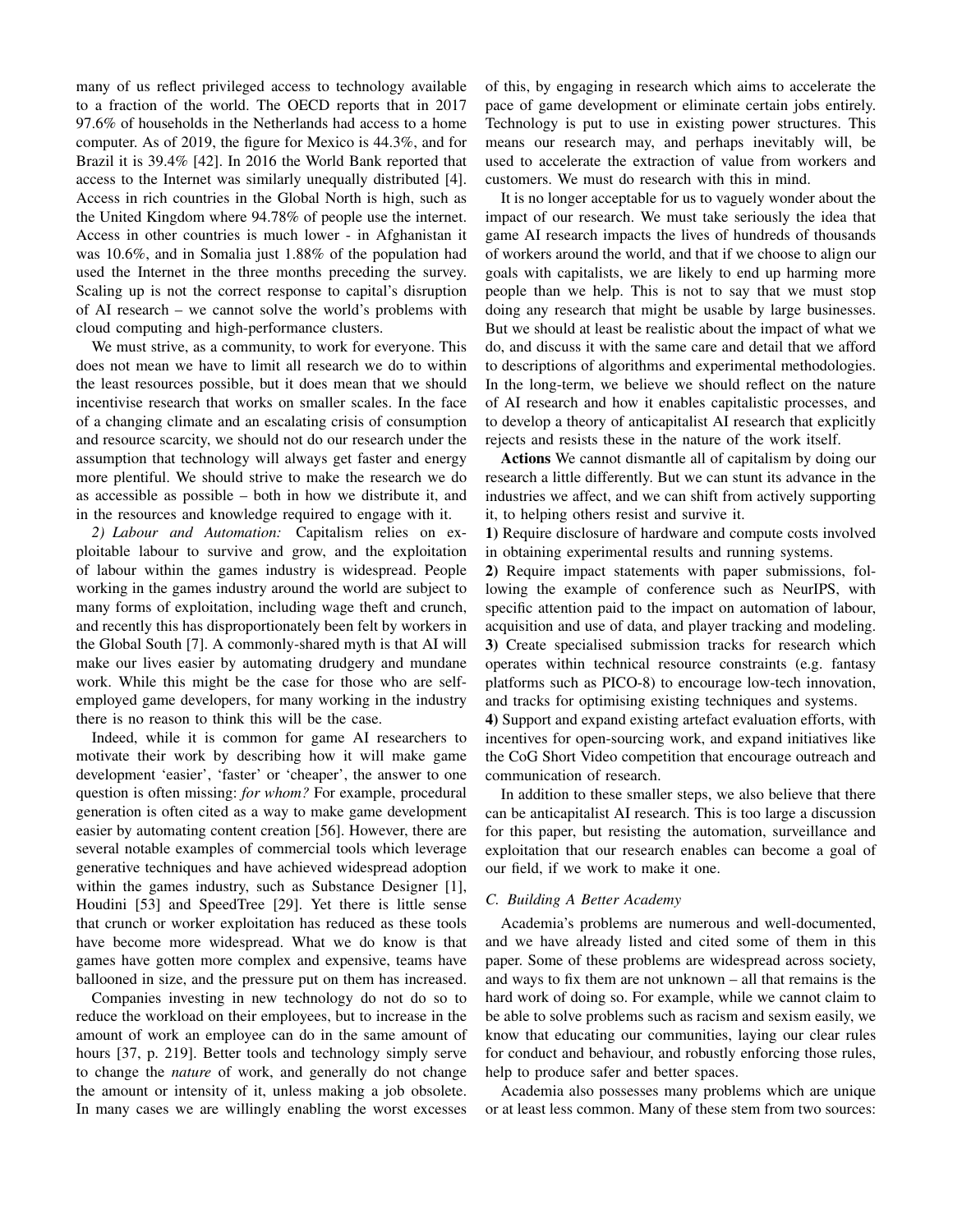an overly conservative adherence to tradition, and a deeply interconnected set of exploitative systems that govern our careers. Peer review, for example, is often held up as a tenet of the modern scientific process, and having articles peer reviewed affects hiring, promotions, grant funding and a host of other academic processes. Yet we also know that peer review is deeply flawed – blinding is inconsistently used across conferences, the quality of reviews is highly variable, and a 2014 study of NeurIPS reviews showed that 57% of accepted papers would have been rejected if the review process was rerun [45]. Changing the process of peer review, or abolishing it in its current form entirely, is unthinkable for most fields.

However, our field has some advantages over other areas of Computer Science. Game AI research is young. If we limit our focus to the study of digital games in particular, most of the people who have ever done research into game AI are still alive today, and working actively. This makes us a young field, and one which sits outside mainstream research. Despite a burgeoning interest from the media and private research labs, research into 'games' is often hidden under other terms in order to obtain funding, departmental support, or publication at larger conferences.

We can use the outsider status and youth of this field to our advantage, however. Being less beholden to tradition allows us to change, to experiment and try new things that other fields would struggle to implement or convince its entrenched old guard to do. Being a less mainstream academic field allows us to take risks that might affect our metrics or prestige, because we already benefit little from such systems. We can experiment with new ways of evaluating and sharing knowledge, that deprioritise low acceptance rates and instead embrace community sharing and feedback.

The actions outlined below in this section are the smallest, most minimal changes we could make, but we would urge particularly bold thinking here. We have let down far too many members of our community over the years: by not showing solidarity with them when they were hurt by those both in and outside of our community; by maintaining exclusionary policies and gatekeeping that has blocked access to the resources and networking required for academic careers; by allowing nepotism and cowardice to lead to inaction over abuse, exploitation and harm. We have lost so many brilliant and kind people due to our inaction, and we must work harder and be braver in changing our community – not only for us, but also to provide an example for other academic communities that better systems and spaces can be built.

Actions 1) Collectively boycott conferences that do not publish a robust and enforceable Code of Conduct, or which fail to enforce it.

2) Collectively boycott conferences that are not open access, and that do not provide free public streams or recordings of talks (where authors agree). At the time of writing this would cover FDG, supported by the ACM, whose papers and talks are paywalled.

3) Collectively boycott conferences that do not allow remote presentation. Remote presentation should be allowed at any conference, without providing a reason, as long as relevant conference fees are paid.

Following jingoistic restrictions by the US in 2017, some US-based conferences allowed remote participation under certain circumstances. This became (temporarily) standard during the pandemic. Requiring explanations for remote participation is unnecessary and demeaning – colleagues with family and care commitments, funding and visa issues, health and accessibility needs or any other range of cases should be supported. Remote access and participation must continue once this pandemic ends.

4) Create opportunities for academics to redistribute funding, for example by providing higher tiers of conference ticket packages that subsidise free, reduced-rate and student tickets. This allows academics who can justify higher spending to support the community if they feel able.

5) Create space for previously-published papers to be presented again (and possibly included in the proceedings) of conferences such as AIIDE and CoG, where the paper was originally published in a regional or national event in parts of the world that are underrepresented in our community. This will help raise the profile of scholars who have historically been unable to publish at or attend our conferences and build links to new research communities.

# V. CONCLUSIONS

We are currently experiencing a historic boom for AI research, that has afforded many of us increased funding, opportunities and impact. This hugely privileged position gives us an opportunity to effect real change – within our own communities, within the games industry, and in the wider world beyond. Doing so will not be easy, and for many of us will mean risking funding, promotions, fame and opportunities, as well as burning bridges with friends, colleagues, industry connections, and employers. The best time to act, as they say, was yesterday. The second best time to act is now.

This paper is not an imposition of doctrine. It is simply, in the words of Keyes et al, a call for this community to either 'justify the way things are, or join us in changing them' [34]. To continue as we are is to endorse the status quo, to ignore the suffering of those around us, and to ignore our contribution to it. This paper is also not an exhaustive list of the problems experienced by our field, nor a comprehensive set of steps to fix them. It is the merest of starting points, with suggested actions that are, by and large, cheap and simple to implement. But they require us to act as one, as a community of equals, in solidarity with one another. The problems outlined in this paper did not appear out of thin air. They were built, little by little, by people like you and me. Similarly, the solutions will not appear by magic. They must also be built, little by little, and they can only be built together.

#### VI. ACKNOWLEDGEMENTS

This paper is the result of countless conversations had between good friends on dark days, and I thank every single person who cares about these issues, who has stood up for